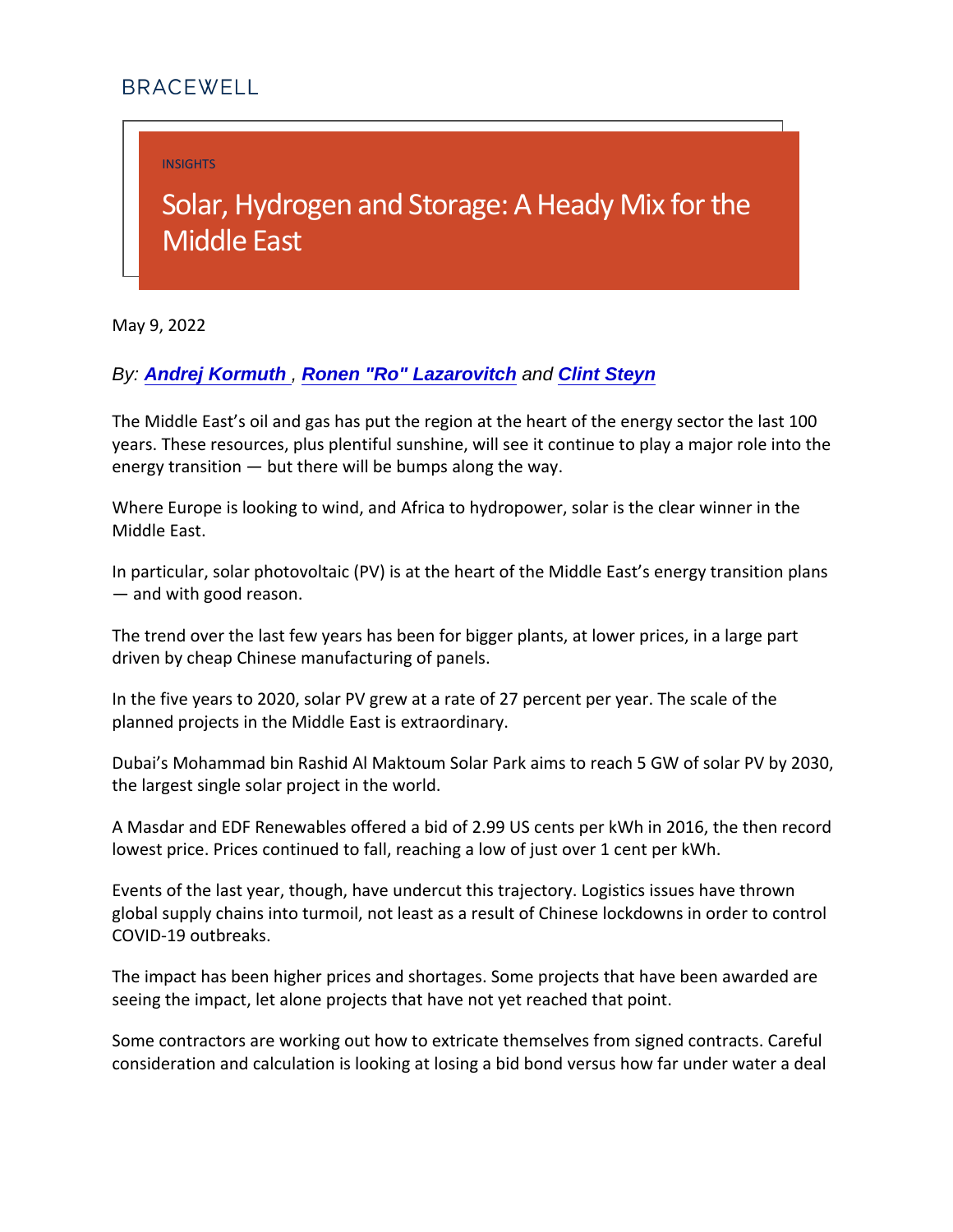may be.

Given the numerous factors at play, and the inter connectedness of global links, there is no certainty as to when these problems will be resolved.

Considerations of energy security must take into account these new challenges. The response could only be a reliance on such old fashioned strategies such as long term contracts, locking in supply and prices for years, in a rejection of the "just in time" mentality that has allowed solar PV to flourish.

Masdar is one company that has been talking up such a move, in an apparent recognition that there are going to be no quick fixes.

Another technique would be the onshoring of manufacturing. If the solar PV modules can be produced locally, it would allow operators to cut out risks in the international supply chain. Such a move would provide local employment benefits but it does run the risk of higher prices.

A longstanding criticism of solar has been around the variability. At night, when the sun does not shine, solar supplies disappear from the grid. As solar projects expand to provide more and more power, this shift will become more marked.

For now, grid providers overcome this shortfall through the deployment of spinning reserves, often burning diesel.

The obvious solution would be battery storage, although progress on this front has been slow thus far. There are discussions around how best to accomplish such a shift, whether storage should be included in power tenders or whether a standalone tender is the best way.

Given the Middle East's weather, there are practical challenges to the use of battery storage, although research is focused on tackling this problem. The economics would favor the continued use of hydrocarbons over battery storage, although states such as the United Arab Emirates have made net zero commitments.

Similar cost concerns pose challenges for hydrogen use. Producing hydrogen — whether from natural gas or solar — is an inefficient way to capture energy. The Middle East has substantial experience in the feedstock, but initially at least the focus is likely to be on exports, rather than domestic consumption.

Progress is coming. Where last year there may have been discussions around hydrogen, now companies are making plans and detailed engineering work is underway.

With governmental support, and regional expertise, there is no reason that the Middle East cannot come to command a leading role in supplying hydrogen to the world.